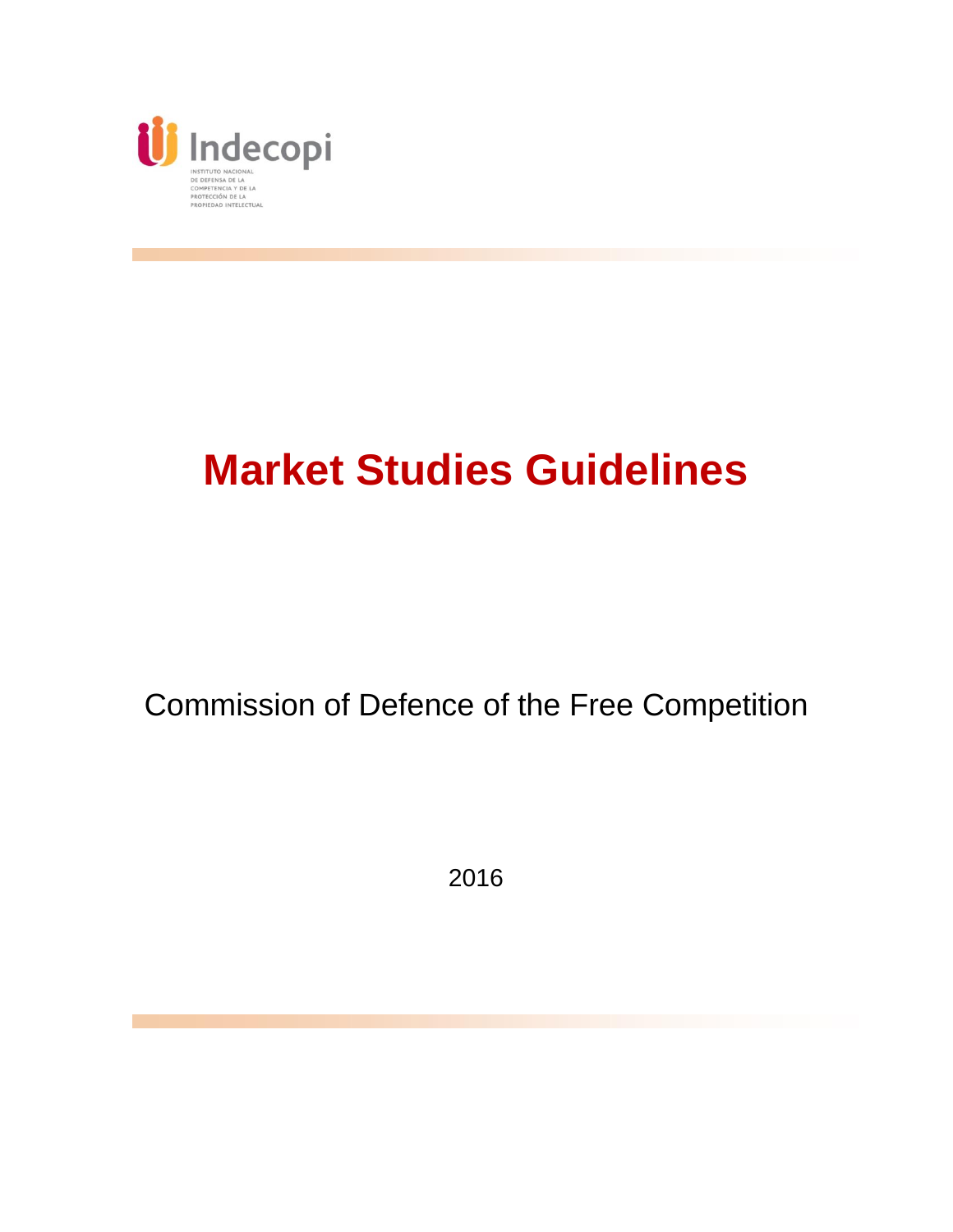#### **(ENGLISH VERSION)**

#### **1 INTRODUCTION**

The goal of this guidance is to help stakeholders  $-$  i.e. businesses, trade associations, consumers, consumer bodies and public entities (including ministries, independent regulators and all other public bodies) -understand what market studies are, what they intend to achieve, how they are performed and what their outcomes can be. This document also explains how stakeholders can contribute to market studies.<sup>1</sup>

This guidance is divided into four chapters. This chapter explains its goal and content. The second chapter describes the specific features of market studies and explains how they differ from other tools available to the *Instituto Nacional de Defensa de la Competencia y de la Protección de la Propiedad Industrial* (INDECOPI).The third chapter clarifies how markets are selected and prioritised, while the fourth chapter describes the different phases of a market study.

#### **2 WHAT MARKET STUDIES ARE**

#### **2.1 Key characteristics of market studies**

Market studies are in depth assessments of how markets work. They are performed by a competition authority when there are reasons to believe that a market, or even a sector, $2$  is not working well for consumers, but there is no evidence that the cause lies in a violation of the competition law. Market studies are usually undertaken to address sources of concerns such as:

- behaviours of firms, usually widespread in the market, that are not in violation of competition law, but are causing consumer detriment;
- market structures that prevent firms from effectively competing with each other;
- patterns of consumers' behaviour such as inertia or other non-rational suboptimal behaviours – and information failures that limit the ability of consumers to make an informed choice;
- public sector interventions, including public policies, laws and regulations, that are creating unnecessary obstacles or distortions to competition; and
- behaviours of public bodies, when these supply or acquire commercial services that are distorting or limiting competition.

 $\ddot{\phantom{a}}$ <sup>1</sup> This guidance will be updated in case of any change to the procedures in order to ensure that stakeholders are informed in a timely manner.

 $2<sup>2</sup>$  The choice of whether to examine only a specific market or a whole sector depends on where the type of concerns that have lead to the decision to undertake a market study lies. Examining a whole sector is more complex, because the object of the analysis is much wider but in some cases it is possible that a number of inter-related markets are apparently not working well and the analysis has to take into account these interrelations and look at the whole sector.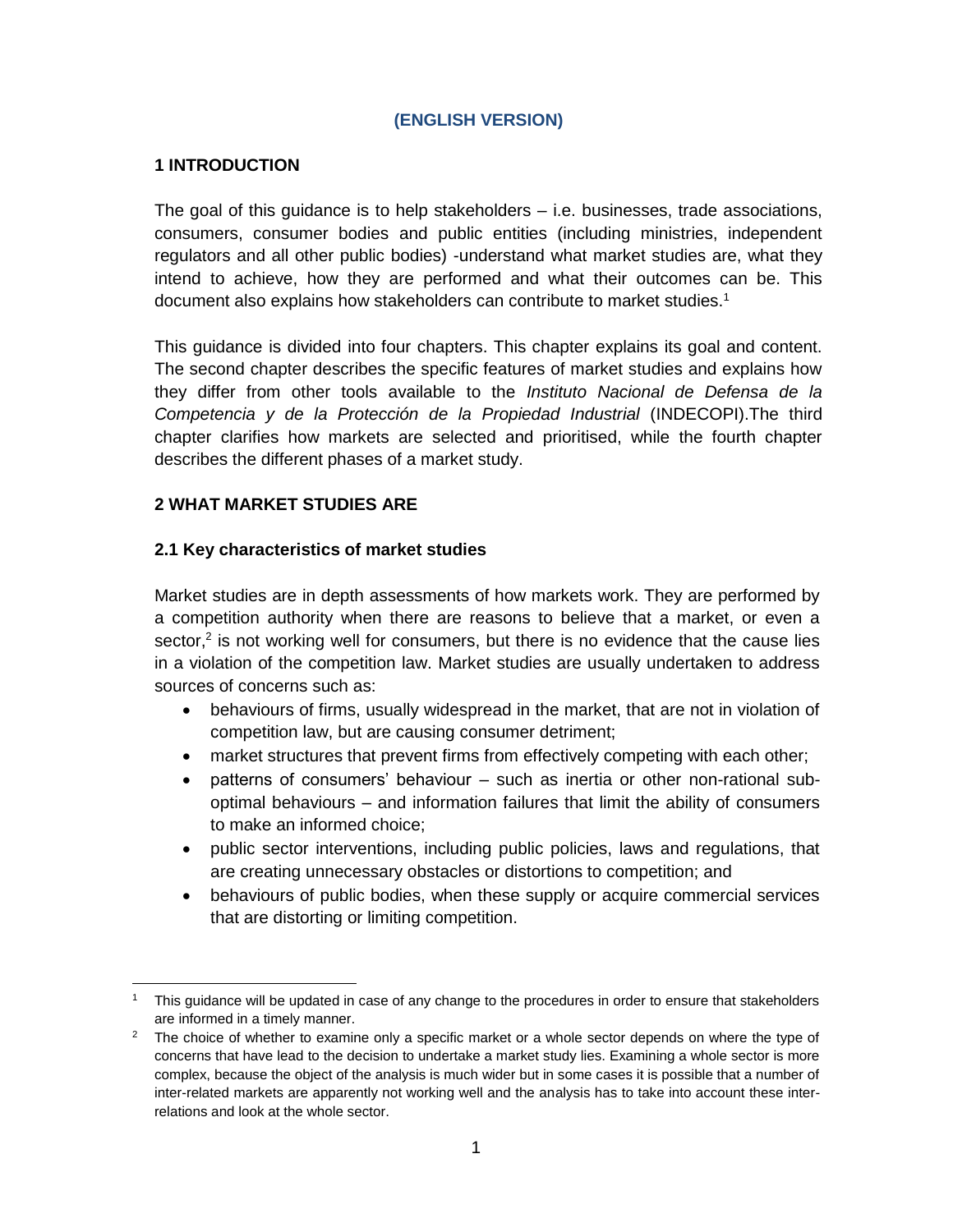Market studies examine a market in its entirety. They look at its legal and regulatory framework, its structure, and the behaviour of market players, including consumers, businesses and public bodies. Through this analysis, market studies determine whether the market is malfunctioning as suspected, and if so, they identify the causes of this malfunctioning as well as the solutions that can be proposed to address them.

Market studies are intended to promote competition by making markets work better and more efficiently. Greater competition brings benefits to consumers through lower prices, higher quality, greater choice and variety, and more innovation, and leads to increased productivity<sup>3</sup> and economic growth.

#### **Box 1: Legal basis for performing market studies**

INDECOPI's power to conduct market studies is based on the power of the *Comisión de Defensa de la Libre Competencia* to issue an opinion, or to recommend to authorities of Public Administration the implementation of measures to restore or promote free competition. Recommendations can include the removal of barriers to entry, or the introduction of economic regulation in markets where effective competition is not possible, among other measures.<sup>4</sup>

#### **2.2 Possible outcomes of market studies**

Market studies can lead to two types of outcomes: (i) the finding of no competition concern, or a "clean bill of health"; or (ii) the identification of competition problems that do not allow the market to function properly and have a negative impact on consumers. A market is given a "clean bill of health" when competition in the market investigated appears to work effectively and there is no evidence of consumer harm, or when the problems that affect the market investigated are not competition-related and fall outside the remit of the INDECOPI. In this case no action will be taken.<sup>5</sup>This conclusion, however, does not preclude from studying the market again in the future, or from opening an enforcement investigation in that same sector later on - markets are subject to constant changes and new causes of concern may always arise.

 $\overline{a}$  $3$  See OECD (2014) Factsheet on competition and growth. Available at: http://www.oecd.org/daf/competition/factsheet-macroeconomics-competition.htm

<sup>4</sup> Article 14.2 paragraph e) of the *Decreto Legislativo No 1034*"*Ley de Represión de Conductas*  Anticompetitivas*"* modified by the *Decreto Legislativo No 1205.*

<sup>5</sup> Concluding a market study by giving a 'clean bill of health' does not means that the study was unnecessary and that consumers will not benefit from it. For example such an outcome may dispel unnecessary public concerns about that market and this can enhance consumer confidence or it may show that there is a problem but that this should be addressed by a different public body.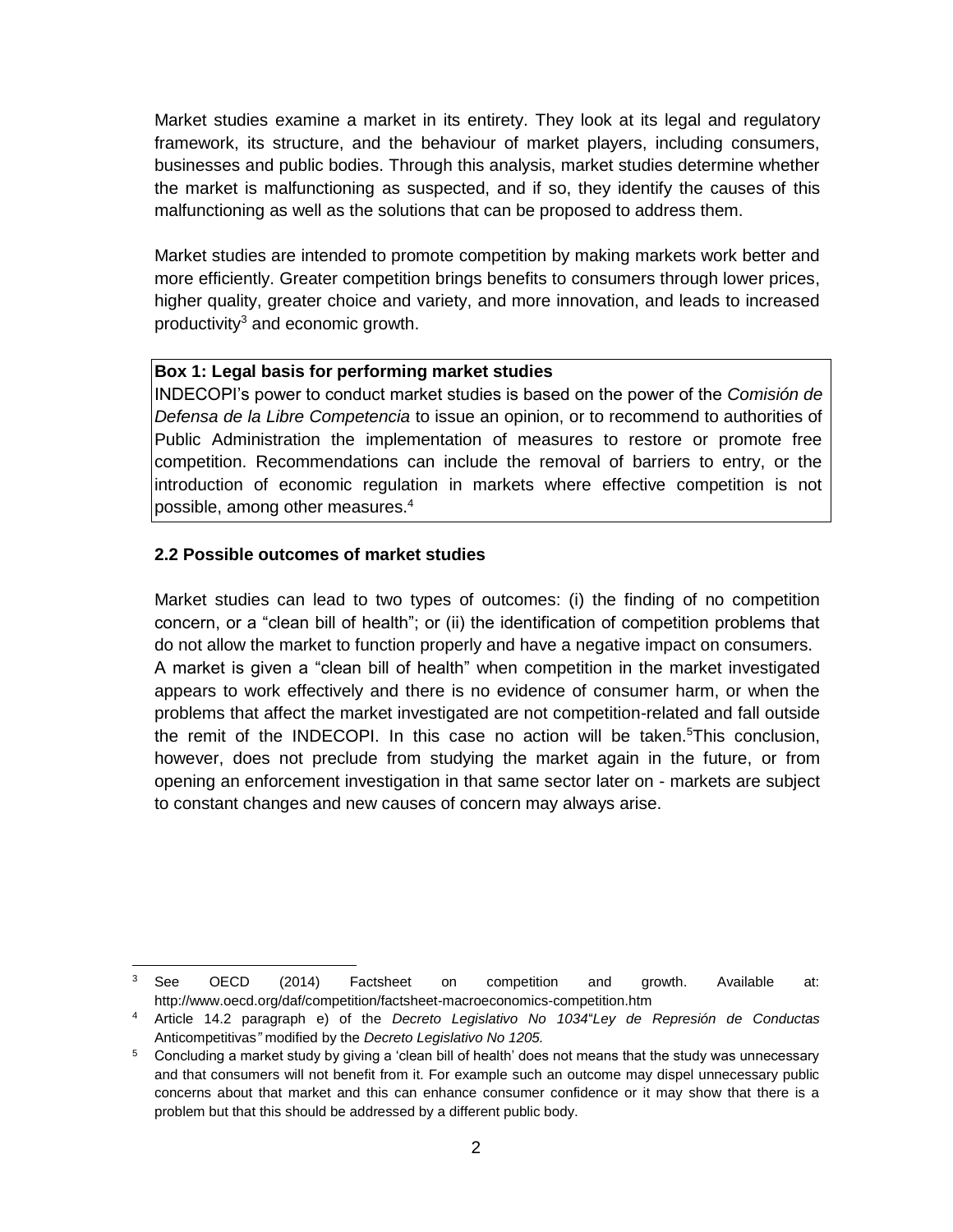In case the market study reveals competition concerns a range of options are open to the INDECOPI:

- it can start an enforcement action, if the nature and source of the competition problems presumably lies in a violation of the *Ley de Represión de Conductas Anticompetitivas*<sup>6</sup> ; or
- it can issue non-binding recommendations to the government, including all ministries, public bodies and independent regulators, to change laws, regulations or public policies, when these are at the root of the competition problems identified; or
- it can issue non-binding recommendations to the government, including all ministries, public bodies and independent regulators, to change the manner in which public bodies operate, when these are major customers or suppliers in the market and their behaviour is restricting or distorting competition; or
- it can recommend a consumer enforcement action, if consumer legislation is presumably being violated, or
- it can encourage businesses to self-regulate, when some of their practices are causing the competition problem, but do not constitute a violation of the *Ley de Represión de Conductas Anticompetitivas* that can be addressed through enforcement action; or
- it can urge government, businesses and/or consumer associations to improve the quality and accessibility of information available to consumers; or
- it can undertake competition advocacy campaign or a consumer education campaign; or
- it can undertake a new study in a related market, if the study just concluded has shown that this related market may not be working well.

All the options listed above show that market studies cannot lead to any direct intervention in the market. The INDECOPI can only issue non-binding recommendations, or can undertake a follow-up action based on its enforcement powers. This follow-up action will be a separate investigation that will be subject to all the normal procedures followed for enforcement purposes.

### **Box 2:- The use of the information collected during a market study in a subsequent enforcement action procedure**

The information obtained to carry out a market study can also be used as an input for other competition advocacy activities and, in the case of violations of the *Ley de Represión de Conductas Anticompetitivas,* it can be used as evidence in an enforcement procedure by INDECOPI.

 $\overline{a}$  $6$  See Box 2 about the use of information and documents collected during a market study as evidence in an enforcement action.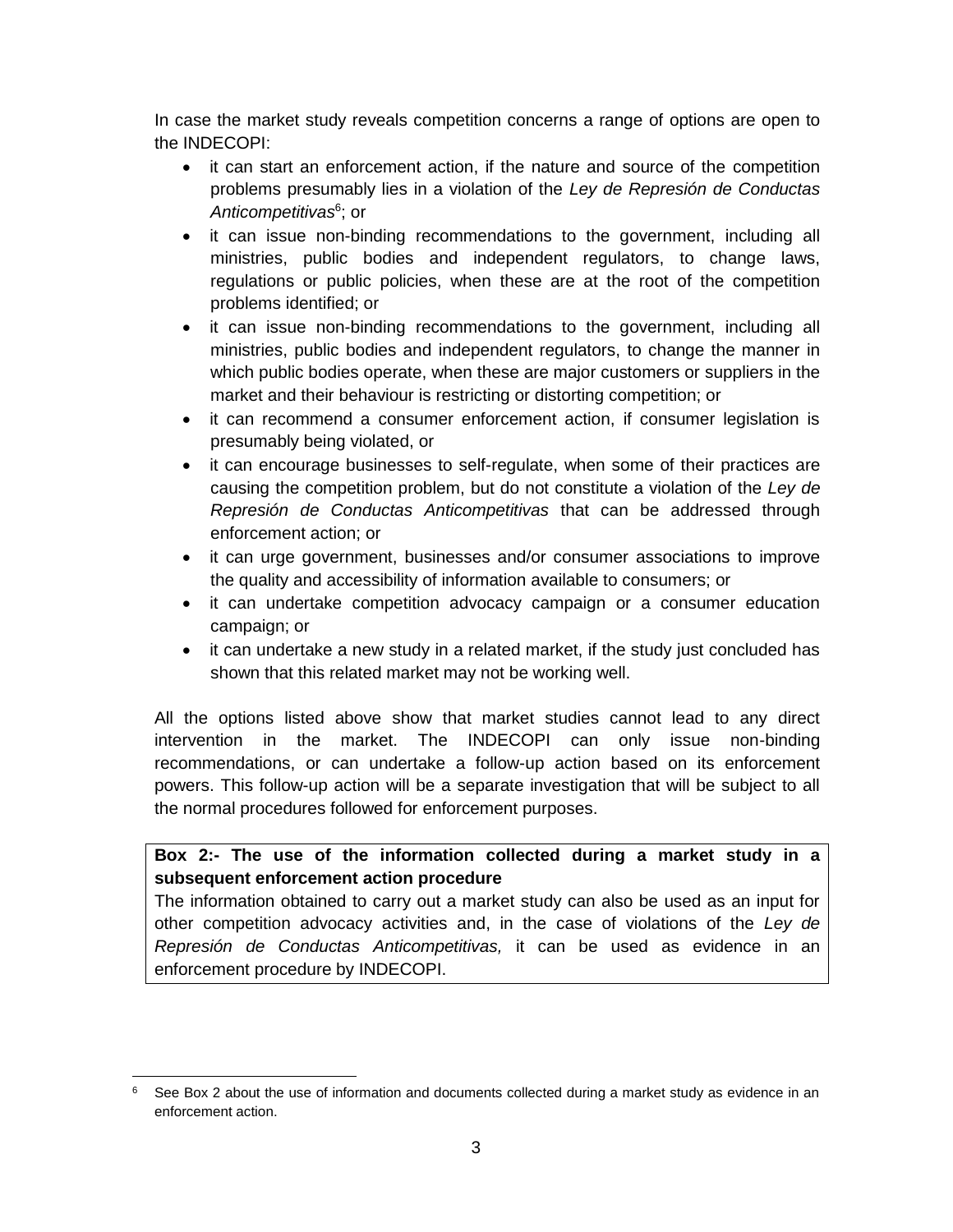#### **2.3 Main differences with other types of actions**

Market studies area competition advocacy tool<sup>7</sup>and not an enforcement tool. They do not investigate the behaviour of specific firms to determine if these have breached the *Ley de Represión de Conductas Anticompetitivas*; rather they examine markets in their entirety to understand if they work well, and, if not, why and what could be done to address the malfunctioning.

Since market studies are not an enforcement tool, their outcomes are not legally binding, and cannot lead to the imposition of any sort of sanction or remedy<sup>8</sup>, but only to the issue of recommendations.

Hence, where there is clear evidence that suggests a violation of the *Ley de Represión de Conductas Anticompetitivas,* the INDECOPI will undertake an enforcement action rather than a market study. Nevertheless, it should be stressed that market studies can subsequently lead to enforcement actions, if a study finds evidence of a breach of the *Ley de Represión de Conductas Anticompetitivas,* that had not been identified at the outset. Any fine or remedy that may then be imposed, will be the outcome of the enforcement action, and not of the initial market study.

The INDECOPI can also undertake other types of advocacy activities, which are different from market studies. In particular it can advocate for less distortive public interventions by issuing targeted opinions. Opinions are different from market studies, as opinions only consider the impact that a specific law or regulation is having on the competitive process in one or more markets, while a market study looks at a market in its entirety to determine if competition is working effectively.

In addition, market studies also differ from research studies that INDECOPI performs to understand the characteristics and the effects on competition of specific business practices or consumer behaviours in one or more markets. These studies are meant to increase knowledge of how markets work, to inform its future advocacy and enforcement activities, but they do not lead to any recommendations. As such they are research tools and not advocacy tools.

 $\overline{a}$ 

<sup>&</sup>lt;sup>7</sup> Competition advocacy refers to those activities related to the promotion of a competitive environment for economic activities by means of non-enforcement mechanisms, such as increasing public awareness of the benefits of competition and ensuring that the government does not introduce any unnecessary restrictions or distortion to competition through laws, regulations and public policies in general.

<sup>&</sup>lt;sup>8</sup> However, as will be discussed later, sanctions could be imposed for failure to comply with formal information request.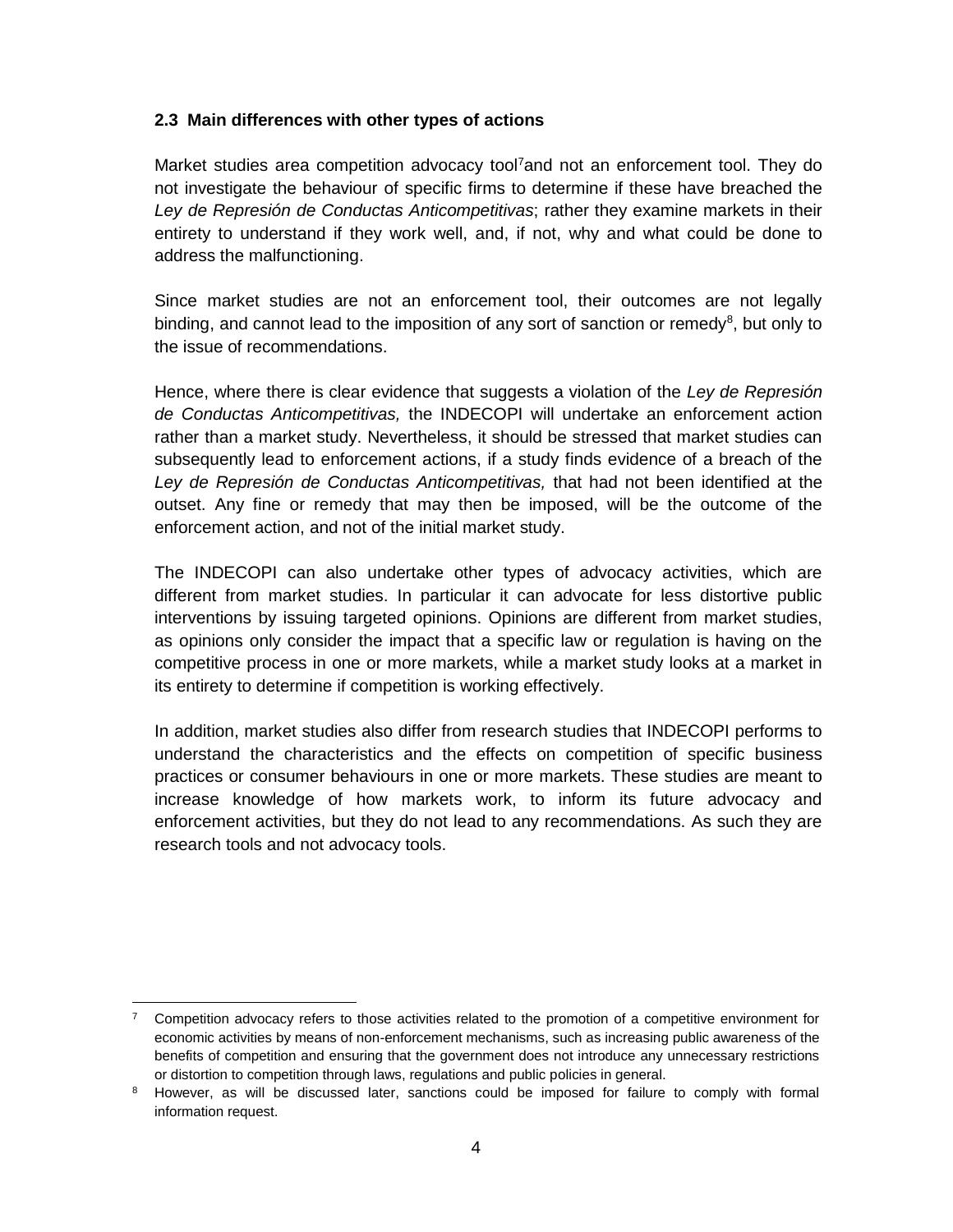## **3 SELECTION AND PRIORITISATION OF MARKETS TO STUDY**

#### **3.1 Selection of possible markets to study**

The INDECOPI identifies possible markets to study through:

- research on its own initiative.
- information acquired in the course of its enforcement and advocacy work,
- complaints received from businesses, consumers, trade associations and other stakeholders, or
- formal requests from designated bodies.

#### **Box 3: Designated bodies that can formally request INDECOPI to start a market study**

Any public or private entity may request INDECOPI to undertake a specific market study. However, these requests are not binding and INDECOPI will independently decide whether or not to undertake such a study considering its operativity capacity and its selection criteria.

Factors that may raise concerns about a market not working well for consumers could be:

- prices that seem high when compared with other geographic markets;
- a supply shortage;
- no or very limited entry by new firms;
- perceived low quality of goods and/or services;
- a high level of consumer dissatisfaction;
- considerable public concern regarding the working of that market;
- low rates of consumer switching.

This list provides just some examples and is by no means exhaustive - many other factors may lead an agency to open a market study.

Further, the presence of these factors does not necessarily imply that a market is not working properly, as these circumstances could have different explanations. For example, prices could be high because specific inputs have become very costly, occasional shortages of a product could be normal in certain circumstances, the quality of agricultural products may fall after an unexpected drought, or public concerns may be unjustified. Hence, any suggestion that a market may not be working well must be cross-checked with other information before considering a specific market as a candidate for a market study.

To this end, the INDECOPI will collect preliminary information about these markets and verifies if there is a solid ground for suspecting that competition may not be working well. This preliminary information can vary depending on the nature of the market and on the potential problem. It can include, among others, indicators of concentration and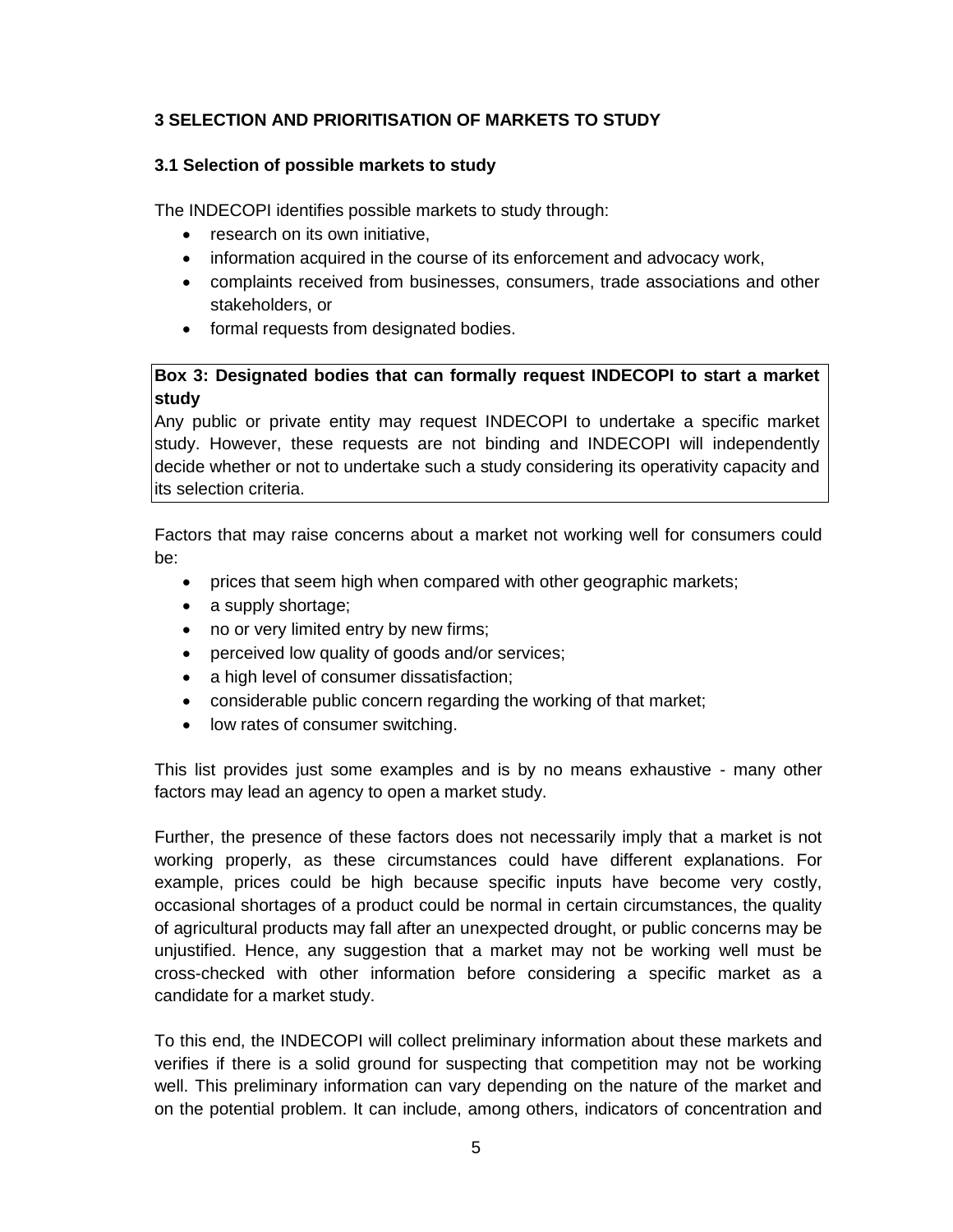profitability, information regarding barriers to entry and expansion, the level of consumer switching, the number of complaints received by consumer bodies, and productivity levels.

#### **3.2 Prioritisation of markets to study**

Since the resources of the INDECOPI are limited, it cannot pursue market studies in all the market selected (following the procedure discussed above) and it has to determine which ones it should give precedence to. This final selection is done on the basis of a set of prioritization criteria that ensure the best and most efficient use of the agency's limited resources.

#### **Box 4: Prioritisation criteria for selecting markets to study**

To prioritise among possible markets studies, INDECOPI considers the following factors: (i) the structure of the market, (ii) the value of the market, (iii) the size and importance of the market, (iv) the level of concentration in the market, (v) the expected impact of the study on consumers, and (vi) the need to increase the understanding of how the market works.

#### **4THE DIFFERENT PHASES OF A MARKET STUDY**

#### **4.1Pre-launch**

Once the INDECOPI decides to start a market study, it will undertake some preliminary activities before officially announcing the start of the study. The duration of these preliminary activities may vary from case to case depending on the information available. This work includes the following activities:

• Defining the scope of the study

The first step before opening a study is to define the scope of the project. This involves: (i) identifying the geographic and product boundaries of the market (or markets) that will be studied, (ii) outlining the nature of the alleged problem(s) that is suspected to be preventing the market from working effectively, and(iii) specifying the features of the markets and the issues on which the study will focus. The scope of the project will guide the team in its work.

The scope of the project, however, is based on working hypotheses, and the INDECOPI may alter them during the course of the study if the information and the analysis show that some of them where not correct. This would be the case, for instance, if the market features turn to be different from those initially identified. Since the scope of the study will be described in documents released publicly when the study is officially launched, any major change in the scope that may happen during the course of the study will be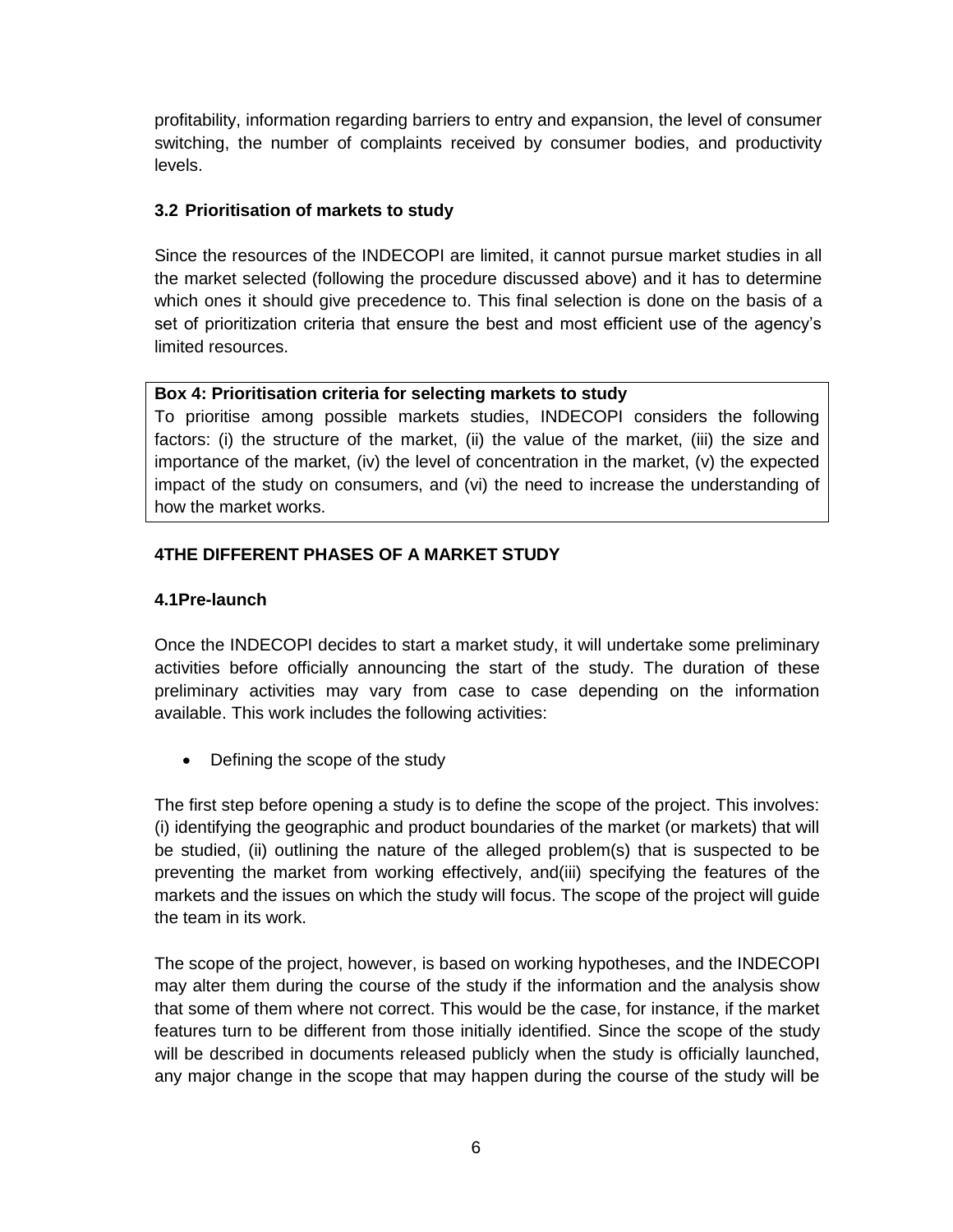announced publicly via the INDECOPI's website. The reasons behind these changes will be also clearly explained.

Sometimes, in order to correctly define the scope of the study and to better identify the possible concerns, some stakeholders could be informally consulted to hear their views and concerns, and to test its preliminary hypotheses regarding the nature of the competition problems.

• Selecting the team that will perform the study

Selecting the team that will undertake the market study is a very important step. By doing so the INDECOPI ensures that the necessary resources are committed to the project. The size and skills of the team will depend on the nature and scope of the market to be studied, as well as on the complexity of the issues that it may have to deal with.

• Producing a project plan and a time line with key milestones

The INDECOPI will develop a project plan that sets out the time necessary to undertake all the phases of the study, given the resources available and the complexity of the issues, and identifies key milestones.

• Identifying all relevant stakeholders and planning how to involve them in the study

The INDECOPI will also identify all the stakeholders relevant to that market. These may include: producers active in the market, as well as their upstream suppliers, consumers (whether firms, individuals or public bodies), trade associations, consumer bodies, economic regulators, and ministries and other public bodies that issue laws and regulations that shape the way the market operates. This step is extremely important because it ensures that all market players are correctly identified and that their views will be considered. A correct identification of the stakeholders is also important to determine who should be involved in the implementation of any recommendations that may arise as a result of the study.

The INDECOPI will also try to understand the role that each stakeholder plays in the market and the interests that they may have in the outcomes of the market study. This will help to plan how to involve each one in the development of the study (e.g. create a working group, ask for submissions, send information requests, inform them directly or rely on the press-announcement and the website, etc.). This process aims to ensure that the views of all stakeholders can be taken into account and their knowledge used to improve the quality of the analysis as well as the final outcome. The INDECOPI is aware that the quality, as well as the success of a market study, lies in the involvement of all relevant stakeholders.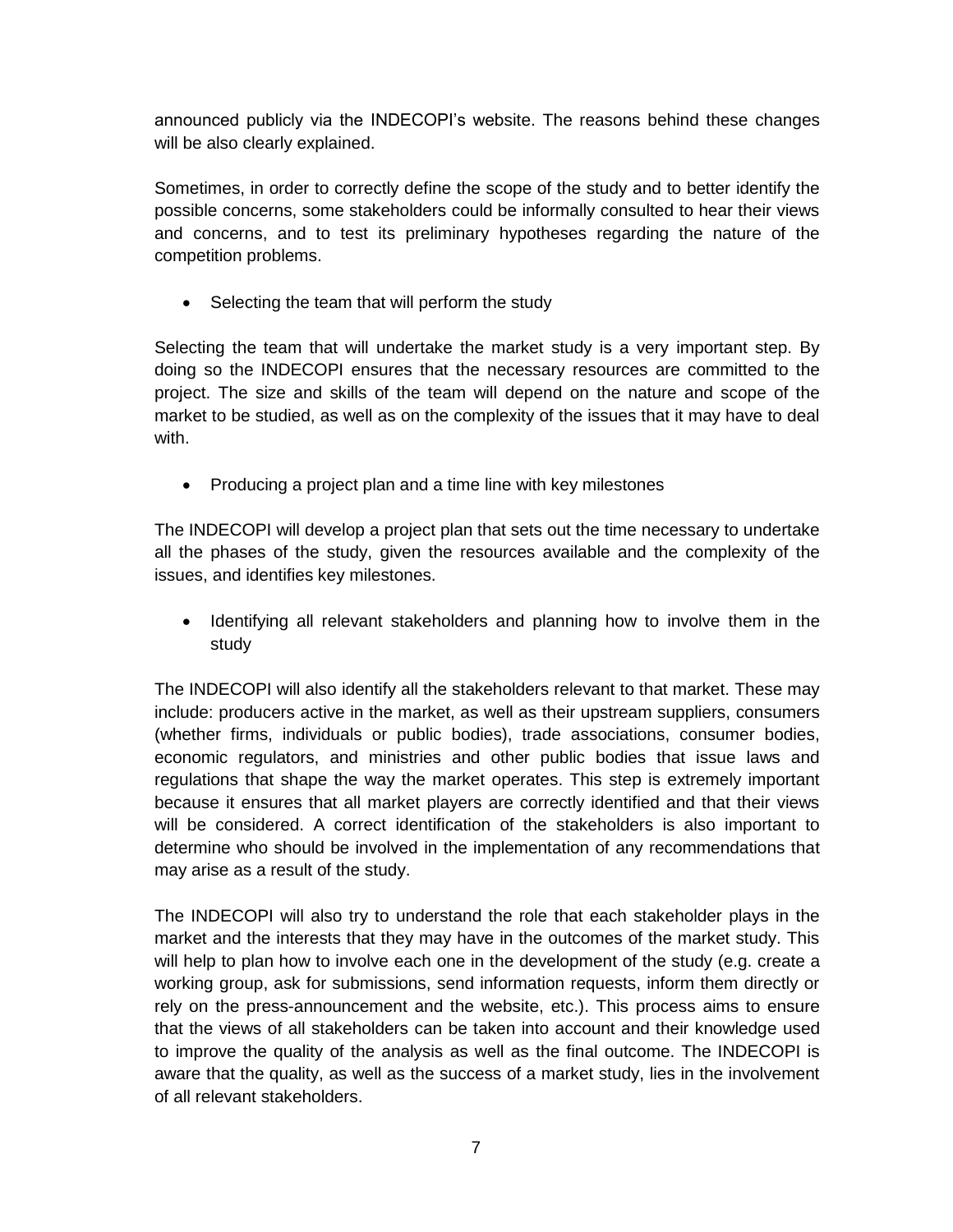Conducting a risk assessment

Last but not least, the INDECOPI will identify the possible risks that may affect the study, and define a strategy to manage them to prevent their jeopardizing the team's ability to respect the time line set out in the project plan.

#### **4.2 Launch**

Having completed the preparation outlined above, the INDECOPI will officially launch the study. This is done by publishing on its website a press release and a short document that provide:

- the reasons or concerns that have led to the market study;
- the scope of the market study and the main issues that will be investigated;
- a timetable of the study that outlines its overall duration, the key milestones and their timing;
- an invitation to all stakeholders to make submissions; and
- contact points for any enquiry related to the study.

The press release and the accompanying document are aimed at informing all stakeholders about the market study and to encourage them to participate in it by providing information and views that can help illustrate the analysis.

#### **4.3 Information gathering**

As the study is launched, the INDECOPI will start gathering all the quantitative and qualitative information necessary to determine if the concerns that gave rise to the study are justified, to understand their causes, and to identify possible solutions that address them.

This information will mostly concern the market under investigation, but to support its assessment, the INDECOPI may also collected data on similar markets in other sectors or in other countries.

The information will concern the main characteristics of the market and the outcomes of the competitive process. This includes, but is not limited to, market shares, barriers to entry, level of entry and exit, level of consumer switching, characteristics of goods and services, recent supply and demand shocks, nature of customer based, industry practices, legal and regulatory framework, level and patterns of prices and profitability, product range, quality indicators and levels of innovation.

Information is first collected through all available public sources, such as free websites, databases and publications. Depending on its budgetary capacity, the INDECOPI may want to consider purchasing data from commercial providers. If the market is regulated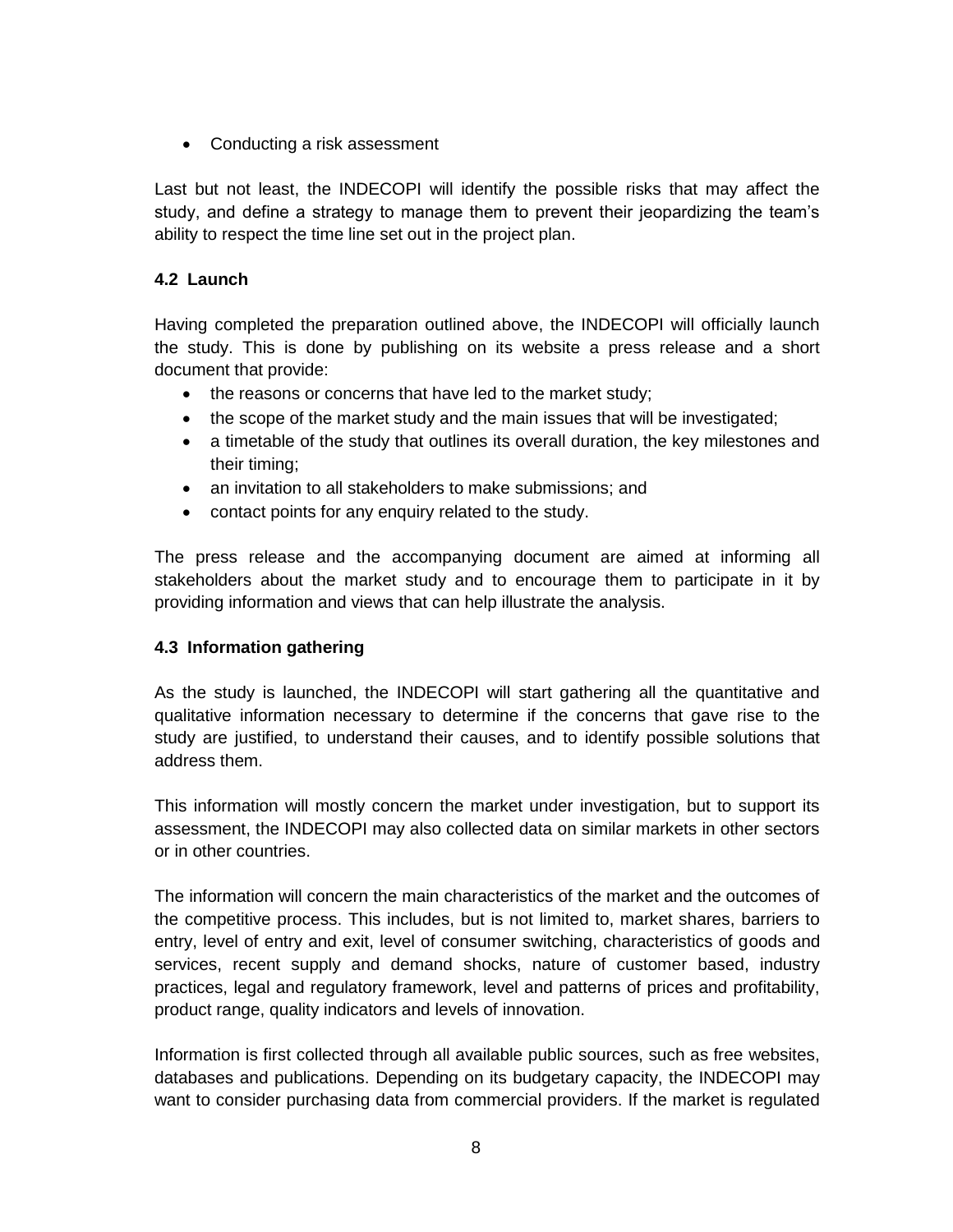by another body, the relevant body will be contacted in order to obtain all available data. In some cases it may also run a survey of businesses or consumers, directly or via external consultants.

If necessary, this information will be integrated with data obtained from the stakeholders through meetings and interviews, or via written questionnaires. All these requests will be done on a voluntary basis. Unsolicited voluntary submissions from stakeholders are also very welcome, as they can provide further useful material.

Ifsome stakeholders are reluctant to cooperate, and the information needed cannot be easily obtained from other sources, the INDECOPI may consider making use of its formal information gathering powers and send statutory requests for information.

#### **Box 5: The legal basis for requesting information, and the sanctions that it can impose in case of non-compliance.**

The INDECOPI has the power to request information from private or public entities for the purposes of conducting market studies and can impose fines of up to US \$ 1.13 millions on private entities or individuals in case of failures to comply.<sup>9</sup>

All information requests, whether compulsory or voluntary, will be carefully designed in light of the purpose for which the information is sought.

If the information collected is not public, the INDECOPI will treat it with the outmost care and will ensure appropriate protection against possible disclosure.

#### **4.4 Analysis and preliminary conclusions**

 $\overline{a}$ 

The information thus collected is then examined. In general terms, qualitative and quantitative analysis will be undertaken. If appropriate, data may be analyses during advanced statistical and econometric techniques which can vary depending on the nature of the market and the complexity of the issues addressed.

Through this analysis the INDECOPI will first try to understand if the market is really malfunctioning and if consumers are harmed as a result. It is sometimes possible that the competition problems identified differ from the supposed problems that initially led to the opening of the study.

<sup>9</sup> *DecretoLegislativo*1034 modified by the *Decreto Legislativo* 1205. It's considered a value of Tax Unit of S/. 3,950 for 2016 and an exchange rate of 3.5 soles per dollar. The amount indicated is a cap or legal maximum if not exceed 10% of the sales or gross revenue of offender, or his economic group, in the year immediately preceding the decision of INDECOPI. The fine is calculated case-by-case considering proportionality and reasonableness principles according to legally protected interest and adverse effects of the ilegal practice.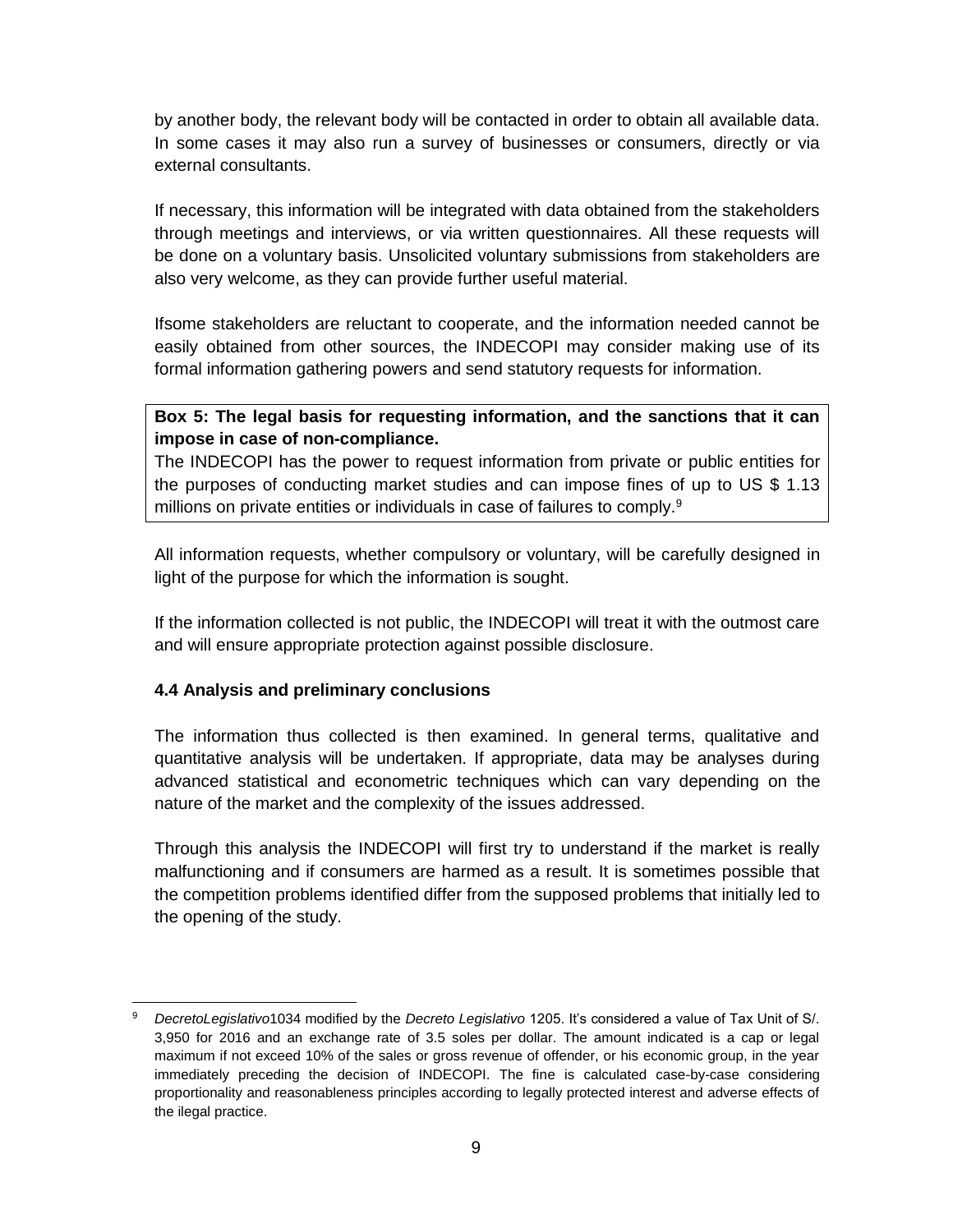The INDECOPI will then determine which specific features of the market are causing the problems, if any, and how they could be addressed.

#### **4.5 Finalisation of the outcome**

Once the INDECOPI has reached some preliminary conclusions on the presence and nature of competition problems affecting the market (or lack thereof),as well as on potential solutions, the INDECOPI will test them with stakeholders. This may be done in a variety of ways, including through individual meetings with key stakeholders or via a workshop open to all stakeholders. Alternatively, in some cases a preliminary report may be published for consultation.

The aim of this stage is to ensure that the initial findings from the study are indeed correct and that no element has been overlooked in the analysis. In addition, when the outcome of a market study involves the formulation of recommendations, testing them allows to promote acceptance and support of these recommendations among stakeholders. In addition it ensures that recommendations are:

- effective, i.e. they will solve the problems identified;
- feasible, i.e. they can be implemented; and
- proportionate, i.e. they are not too onerous to implement compared to the detriment caused by the problems they address.

The INDECOPI will consider, though not necessarily adopt, all the feedback and suggestions it will receive from stakeholders while formulating its final conclusions, deciding on the most appropriate outcome and drawing up its final recommendations (if these are deemed necessary).

#### **4.6 Publication**

Once the study is completed, a report that describes the market assessed, the reasons why it was assessed, the information and data gathered, the analyses carried out, and the conclusions reached, including the solutions proposed will be published. The INDECOPI will guarantee that the report provides the greatest possible transparency regarding the assessment performed, while ensuring that non-public information is not disclosed.

This final report will be published on the INDECOPI's website.

#### **Box 6: Publication of final reports**

INDECOPI publishes the final report of all its market studies on its website: http://www.indecopi.gob.pe/web/defensa-de-la-libre-competencia/abogacias

A press release will be issued to communicate the completion of the study and its outcome, to ensure that all stakeholders, as well as the media, are properly informed.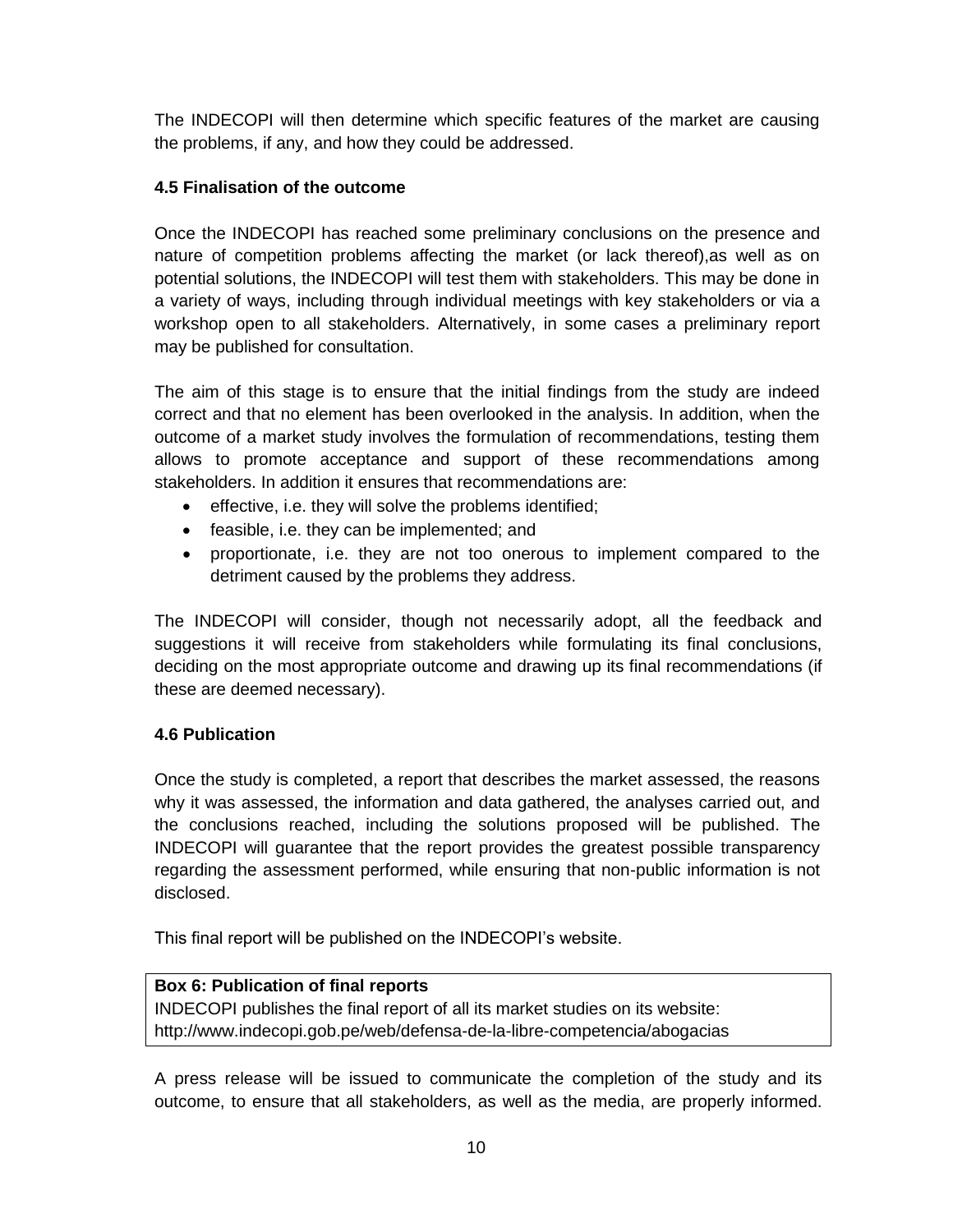For more important studies, a press conference or newspaper or TV interviews could take place in order to publicise and promote the outcomes of the study.

#### **4.7 Follow-up work**

After the publication of the report, the work will not stop, unless the market study has led to a "clean bill of health". Any follow-up work will depend on the nature of the outcome of the study. If the study concluded that the INDECOPI should take action itself by opening a competition enforcement investigation, it will do so. If the outcome involved issuing recommendations to one or more stakeholders, the INDECOPI will endeavour to ensure that these recommendations are understood and implemented by the relevant stakeholders.

The INDECOPI will promote the implementation of the recommendations in a number of ways. It can actively assist relevant stakeholders with the practical implementation of the recommendations. When stakeholders to whom the recommendations are directed seem reluctant to accept them, can also build support among stakeholders that would benefit from the recommendations so that the latter will put pressure on the former. This can be done through large workshops and/or targeted meetings, to explain why it has issued the specific recommendations, what they intend to achieve and what benefits they will bring about and for whom. In some cases, it can also develop and put in place a communications strategy to raise the profile of the study and create public and media support for the recommendations. Such a communication strategy can put pressure on the adresseees of the recommendations and increase the likelihood that they will accept the recommendations or that they will explain why they are not planning to accept them.

#### **4.8 Ex-Post Evaluation**

In due course<sup>10</sup> the INDECOPI could undertake an assessment of how effective it has been in addressing the competition problem that affected that market and in improving consumer welfare. This assessment could consider:

- i. to what extent the recommendations have been implemented and, if not, what has prevented their complete take-up (for example, lack of willingness on the part of the relevant stakeholders or implementation difficulties linked to the design of the recommendations); and
- ii. the impact of the recommendations on the market, estimating the actual benefits and costs associated with the recommendations and comparing them with those expected when the recommendations were proposed.

 $\overline{a}$ <sup>10</sup> Before performing an ex post evaluation, enough time should have elapsed for any recommendations to have had an impact on the market, but not so much that there is no 'memory' in the market of the impact of the study's recommendations, which would impact information gathering.